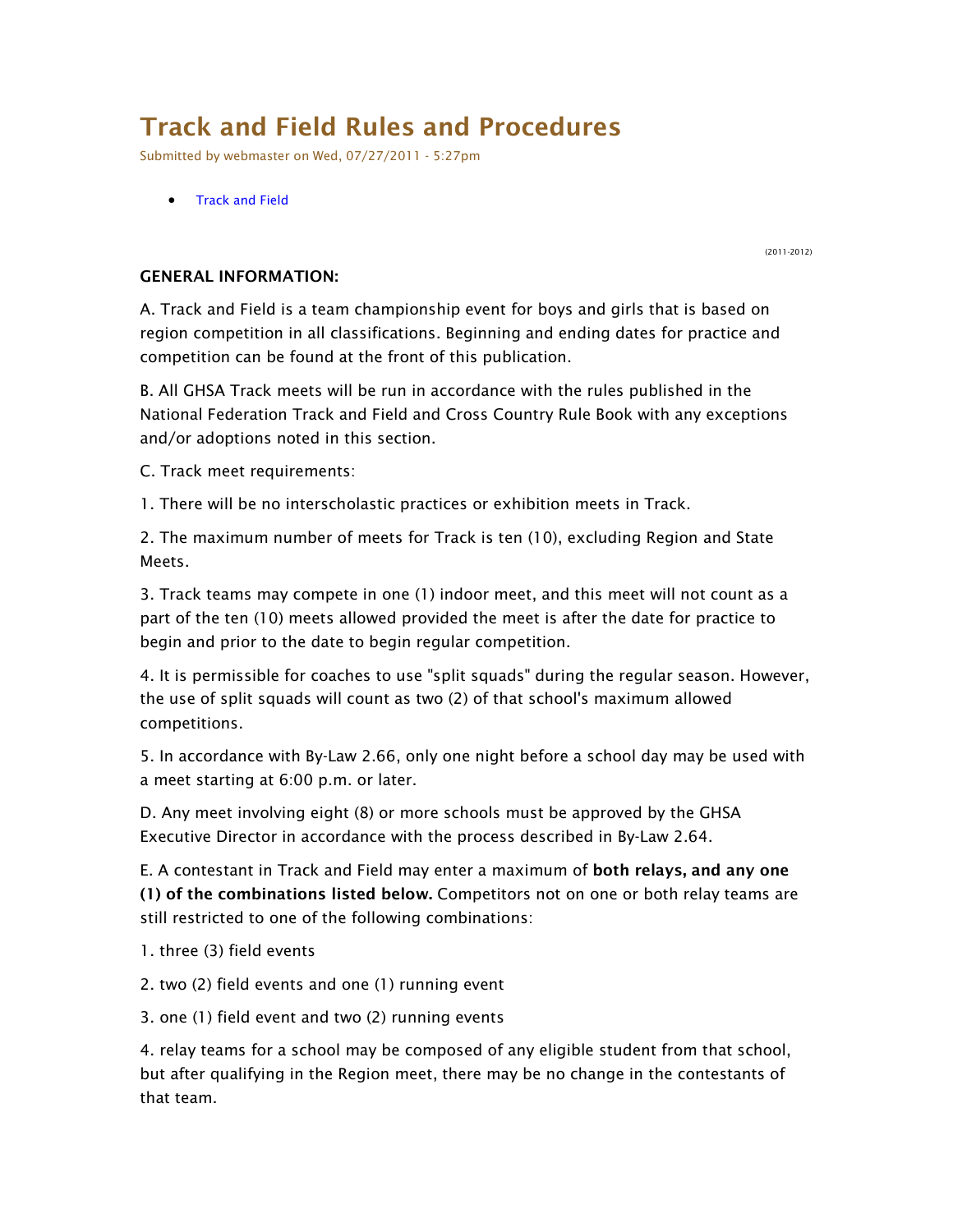*F. The following regulations apply to the Pole Vault event:* 

*1. All GHSA schools competing in the pole vault event must meet the minimum NFHS regulations on the vaulting area, the plant box, the vaulting standards, the crossbar and the landing pads. Schools not able to meet these regulations are not allowed to practice or compete in the pole vault event.* 

*2. A listing of approved schools has been established for the pole vault. Annually, those schools making changes in their pole vault equipment and/or facilities* **MUST** *report the changes to the GHSA office.* 

*3. In compliance with National Federation (NFHS) rules, coaches must verify that all vaulters and poles meet event requirements. A "Pole Vault Verification Form" (found on the GHSA web site) is to be submitted before each competition.* 

*G. All competitors shall have legal uniforms. The uniform must consist of a track top and track bottom or a speedsuit purchased by the school, inventoried by the school and issued by the school. In relay races, each team member shall wear the same color and design of school uniform. Any visible shirt worn under the track jersey, and other visible apparel worn under the shorts, must be unadorned and of a single (same) color. Uniforms must be exactly the same per event. (EXAMPLE: team members throwing the discus must have the exact same uniform. Relay team members must have on the exact same uniform. But the discus and relay uniforms may be slightly different from each other.)* 

*H. Athletes may not complete while wearing:* 

- *1. Jewelry.*
- *2. Hair beads of any type.*

*3. Sunglasses.* 

*I. Electronic devices, including but not limited to disc players, tape players, cell phones, pagers, walkie talkies, are not permitted on the infield or in any of the competition areas.* 

*J. In both the* **Region** *and* **State** *meets, eight (8) places shall be scored, with point totals counting as follows:* 

*First Place = 10 points Second Place = 8 points Third place = 6 points Fourth Place = 5 points Fifth Place = 4 points Sixth Place = 3 points*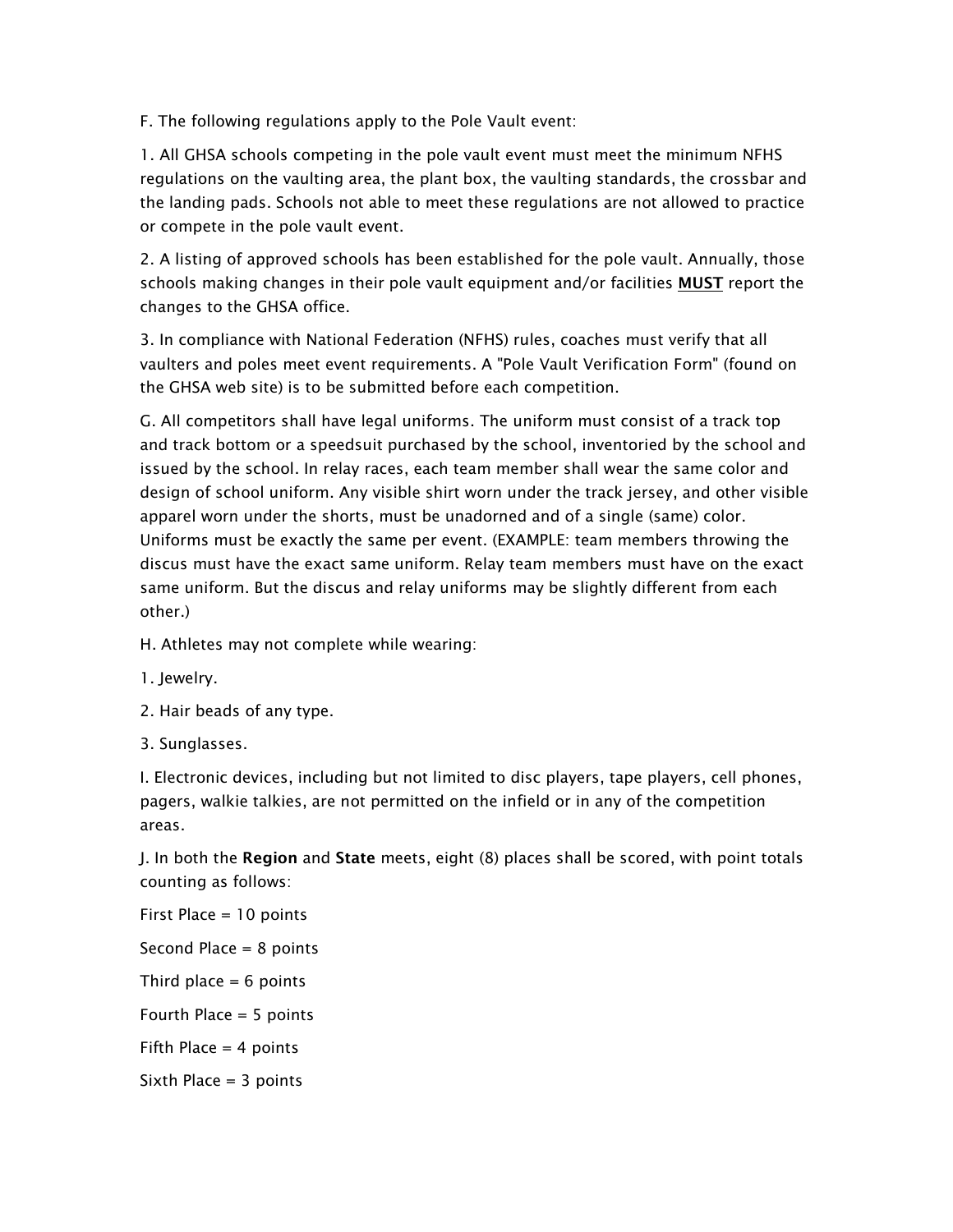*Seventh Place = 2 points* 

*Eighth Place = 1 point* 

*NOTE: When there is a tie, the points will be divided equally among the contestants who are tied.* 

## **REGION COMPETITION:**

*A. Notification of intent to enter the boys and/or girls Region Track Meet must be filed in writing with the Region Secretary. The list of entries must be filed with the Region Secretary no later than ten (10) days prior to the Region Meet. Coaches may alter the list of entries until the "Scratch Meeting" that precedes the Region Meet.* 

*B. The time schedule for the Region Meet shall be given to each competing school prior to the start of the Meet.* 

*1. The Schedule for Boys Track (16 events) is in the following order:* 

| 400m Relay                      | 3200m Run                   |
|---------------------------------|-----------------------------|
| 1600m Run                       | 1600m Relay                 |
| 400m Dash                       | Shot Put (12 lb./5.443 kg.) |
| 100m Dash                       | High Jump                   |
| 110m High Hurdles (39")         | Long Jump                   |
| 800m Run                        | Pole Vault                  |
| 200m Dash                       | Discus (3.53 lb./1.6 kg.)   |
| 300m Intermediate Hurdles (36") | Triple Jump                 |

*2. The Schedule for Girls Track (16 events) is in the following order:* 

| 300m Low Hurdles (30")      |
|-----------------------------|
| 3200m Run                   |
| 1600m Relay                 |
| Shot Put (8.81 lb./4.0 kg.) |
| Triple Jump                 |
| High Jump                   |
| Long Jump                   |
| Pole Vault                  |
|                             |

*3. Each school may have two (2) entries in each event.* 

*4. Relay teams should list four (4) runners and two (2) alternates.* 

*(a) No replacements may be made after the "Scratch Meeting" preceding competition.* 

*(b) Any four (4) of the six (6) listed may run in the event, but after qualifying trials in a Region Meet have been run, there may be no changes in the contestants on a team.*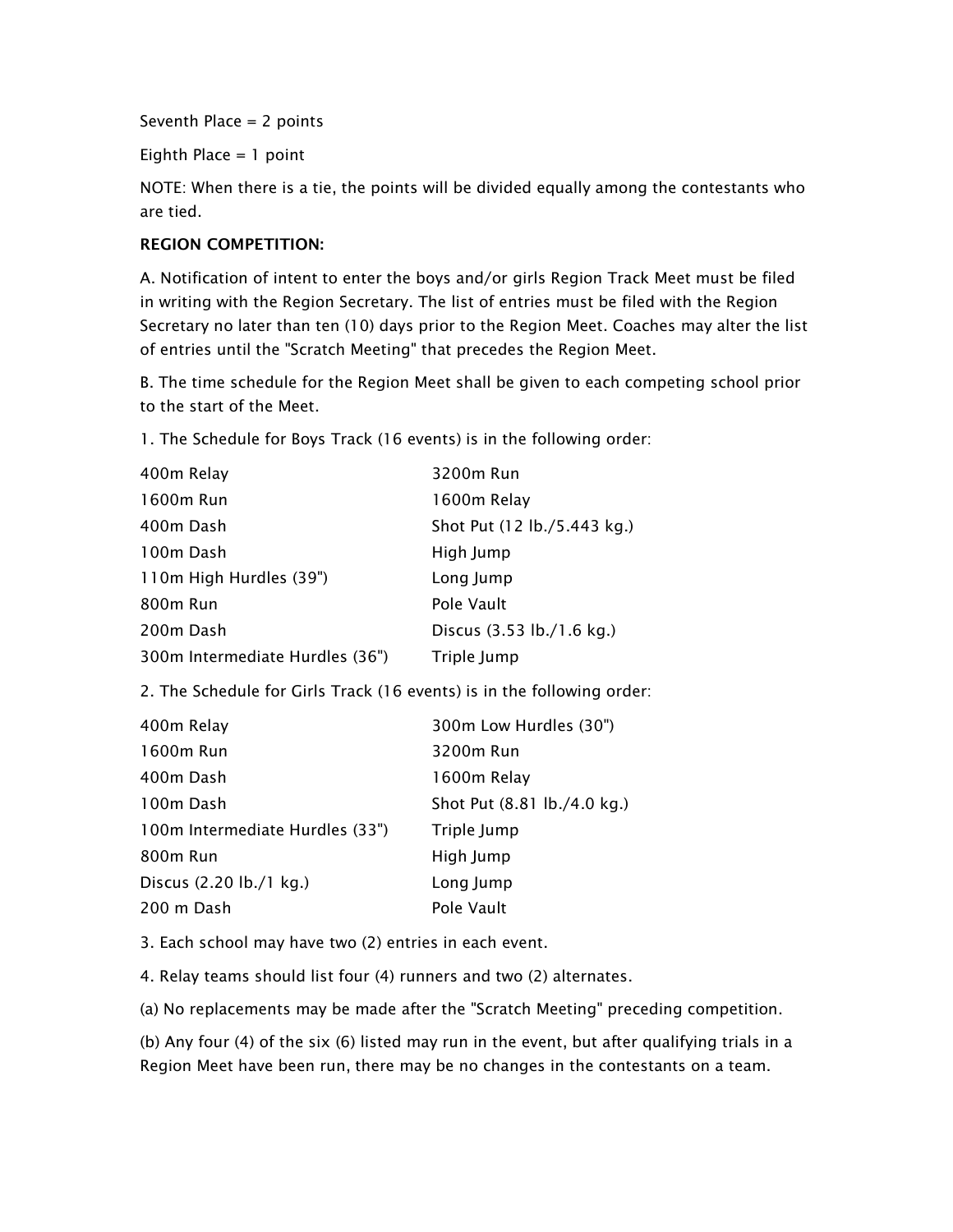*(c) Schools with two (2) qualifying teams in the same relay may not list competitors on one team as alternates on the other team, nor may the same alternates be listed for both teams.* 

*5. In Shot Put, Discus, Long Jump, and Triple Jump, the giving of qualifying and final trials is optional.* 

*NOTE: The Region Games Committee may institute a process in which each contestant has three (3) attempts and only the best attempt counts.* 

*6. It is recommended that all Regions conduct the boys and girls competitions on the same dates in order to comply with the GHSA deadline for completion of Region track competitions.* 

*C. When there is a tie in any event involving more contestants than the Region is entitled to enter in the State Meet, the contest must continue or be reheld until the representatives to the State Meet are determined, and no points be given for the continued or reheld contest.* 

*D. The 4 x 800 meter relay may be run as a "demonstration event" at the region track meets. Participation is voluntary, but all event limitations for athletes will be unchanged.* 

# *SECTIONAL COMPETITION:*

*A. Basic Information* 

*1. The top four (4) finishers in each event from each region will advance to a Sectional Meet.* 

*2. Boys and Girls Sectionals in each classification will take place on the same date at the same site (see schedule of Sectionals).* 

*3. For Running Events, there will be qualifying heats only - no running finals will be held.* 

*(a) There will be two heats in each event. The top two (2) finishers in each heat and the next four (4) fastest times from either heat will advance to the State Final.* 

*(b) For the 1,600 Meter and 3,200 Meter Runs, there will be no qualifying heats. The top eight (8) finishers in each race will advance to the State Final.* 

*4. For Field Events, finals will be held in all events with the top eight (8) finishers advancing to the State Final.* 

*B. Sectionals will be conducted one (1) week prior to the earliest State Final. In 2012, the Girls State Final will be held* 

*on May 3-5, while the Boys State Final will be held on May 10-12.* 

*C. For the Sectionals, all replacements must be made by the Region Secretary ONLY and reported to the GHSA Office no later than 12:00 noon three (3) days prior to the beginning of the Sectional Meet. That date will be April 25, 2012.*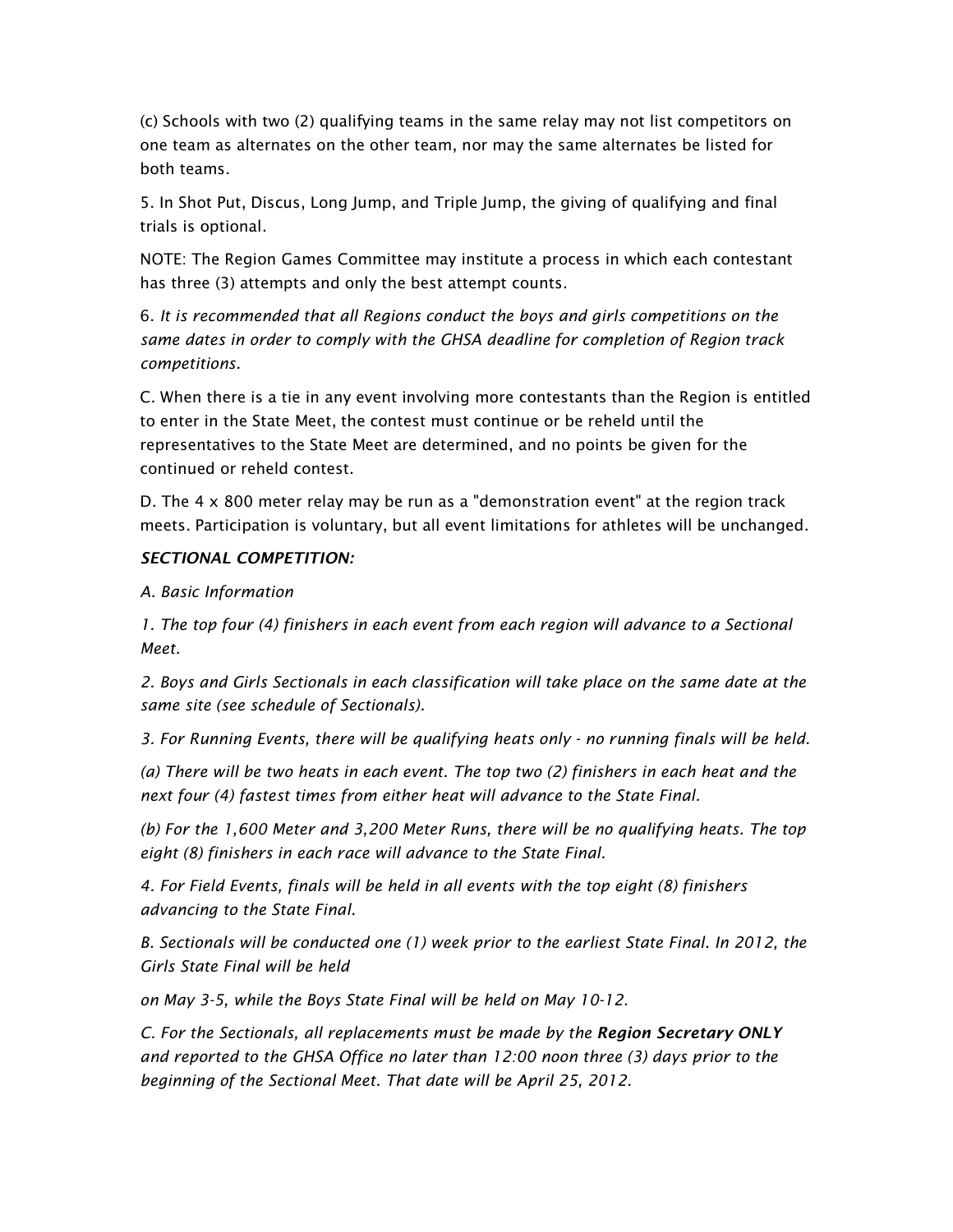*D. Sectional Sites:* 

*AAAAA West (Regions 2, 4, 5, 6) - McEachern* 

*AAAAA East (Regions 1, 3, 7, 8) - Tift County* 

*AAAA West (Regions 1, 3, 5, 7) - Starr's Mill* 

*AAAA East (Regions 2, 4, 6, 8) - Greenbrier* 

*AAA West (Regions 4, 5, 6, 7) - Carrollton* 

*AAA East (Regions 1, 2, 3, 8) - Howard / Thompson Stadium* 

*AA West (Regions 1, 5, 6, 7) - Greater Atlanta Christian* 

*AA East (Regions 2, 3, 4, 8) - Lamar County* 

*A West (Regions 1, 4, 5, 6) - Landmark Christian* 

*A East (Regions 2, 3, 7, 8) - University of Georgia (Athens Christian host)* 

## **STATE FINAL:**

*A. The State Final will be scheduled as announced prior to the event.* 

*1. If weather conditions alter the schedule, night sessions may be held or the schedule may be condensed to a one-day meet (events may be run morning and/or evening).* 

*2. Preliminaries may be eliminated and finals held in any of the events provided that notice is given prior to the beginning of the meet.* 

*3. In each preliminary running event (semi-finals) in each classification, there will be two (2) heats with the first four (4) finishers in each heat qualifying for the finals.* 

B. The top finishers as described from each Sectional Meet will qualify for the State Final *in all classifications.* 

*1. When a qualifier can not compete in the State Final, the next competitor in the order of finish will be selected as a replacement.* 

*2. All replacements for the State Final must be made by the* **SECTIONAL TRACK MEET DIRECTOR ONLY** *and reported to the GHSA Office no later than 12:00 noon two (2) days prior to the beginning of the State Final.* 

*Girls: Tuesday, May 1, 2012 Boys: Tuesday, May 8, 2012* 

*3. All entries for the State Final will be posted on the GHSA web site (www.ghsa.net) for verification. Schools will* **not** *receive paper copies of their qualified athletes. It is the responsibility of* **EACH COACH** *to review the school's entries on the web site and immediately notify the Sectional Meet Director if corrections need to be made.* 

*4. A contestant disqualified in a Region or Sectional Meet may not participate in the State Final in the event in which he was disqualified.*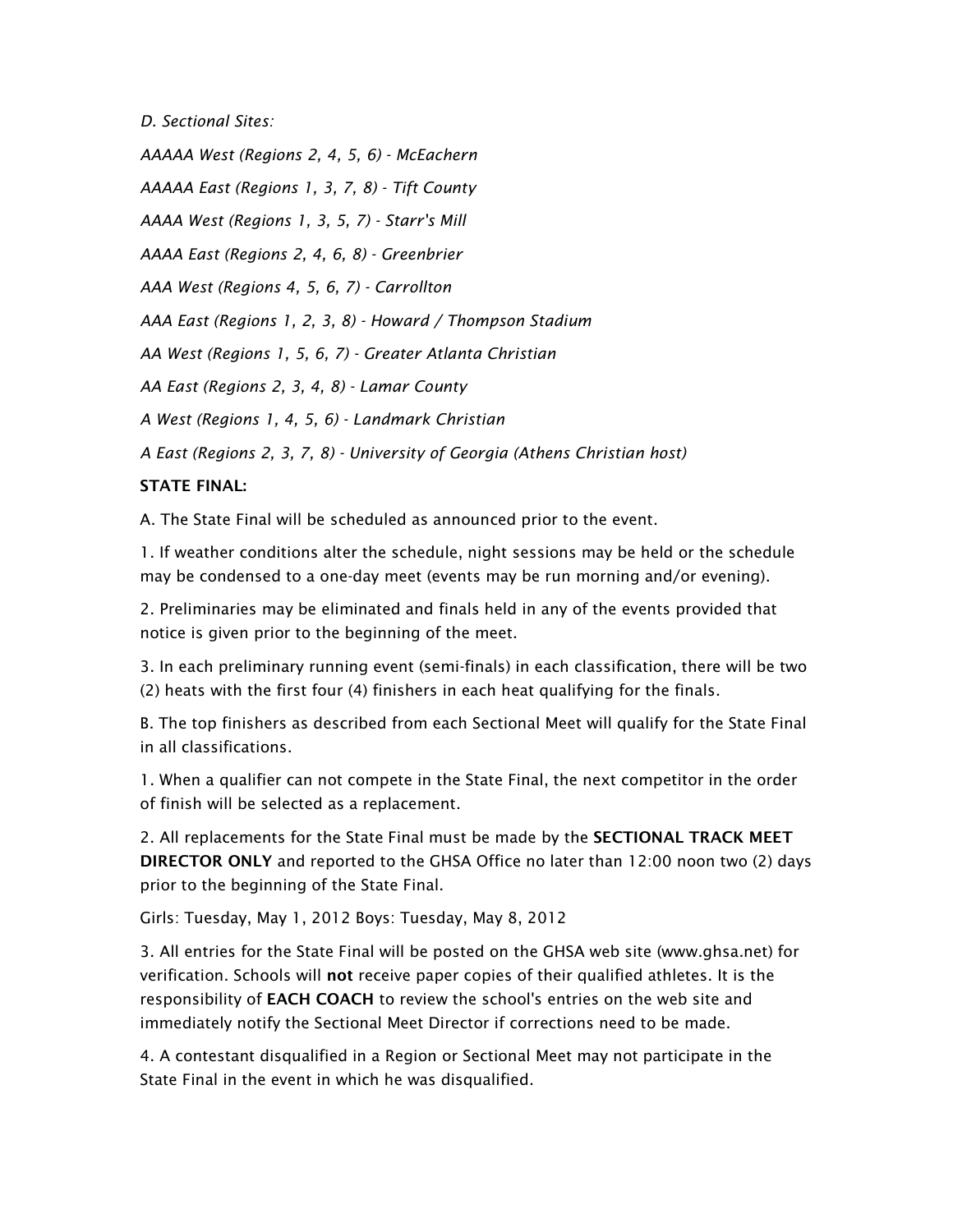*5. Relay teams should list four (4) runners and two (2) alternates.* 

*(a) No replacements may be made of the runners and alternates qualifying at the Region Meet.* 

*(b) Any four (4) of the six (6) listed may run in the event.* 

*(c) Schools with two qualifying teams in the same relay may not list competitors on one team as alternates on the other team, nor may the same alternates be listed for both teams.* 

*C. Each contestant is requested to bring his/her own shot and discus.* 

*1. Any contestant may use any shot or discus after it has been checked for weight and legality at the field.* 

*2. Rings for the shot and discus are concrete; therefore, rubber soled shoes must be worn.* 

*3. The National Federation Track and Field Rule Book will be strictly enforced in regard to the time between jumps and throws.* 

*D. At the State Finals (boys and girls), 34.92-degree throwing sectors will be used (Discus: Rule 6-4-5; Shot Put: Rule 6-5). Schools, Region hosts and Sectionals hosts shall have the 34.92-degree sectors in place for the Region and Sectionals meets.* 

*E. The tracks and runways that are used for both State Finals are all-weather tracks.* 

*1. Spikes on track shoes must not exceed the specified length(s) at each State Meet:* 

*Girls at Albany: 1/8" Boys at Jefferson: 1/4"* 

*NOTE: Shoes will be inspected before contestants are allowed on the track.* 

*2. Spikes that have been cut off by individuals must be filed to a sharp point. Blunt spikes will not be allowed.* 

*3. Replacement spikes will be sold at each state meet site.* 

*4. Only the starting blocks furnished at the track may be used in the State Meets.* 

*F. Admission prices for the State Meets are \$7.00* 

# **WHEELCHAIR TRACK AND FIELD:**

*1. All high school students with a permanent, physical disability may be eligible to participate on their school's track and field team. These students will have the opportunity to compete in the 200 and 800 meter wheelchair races and the shot put. There will be two (2) divisions of competition in the shot put based upon the disability.* 

*2. Students who participate must meet all GHSA eligibility requirements.* 

*3. All athletes qualified for the Wheelchair competition must compete in either a standard wheelchair, a throwing chair or a specially designed racing chair.*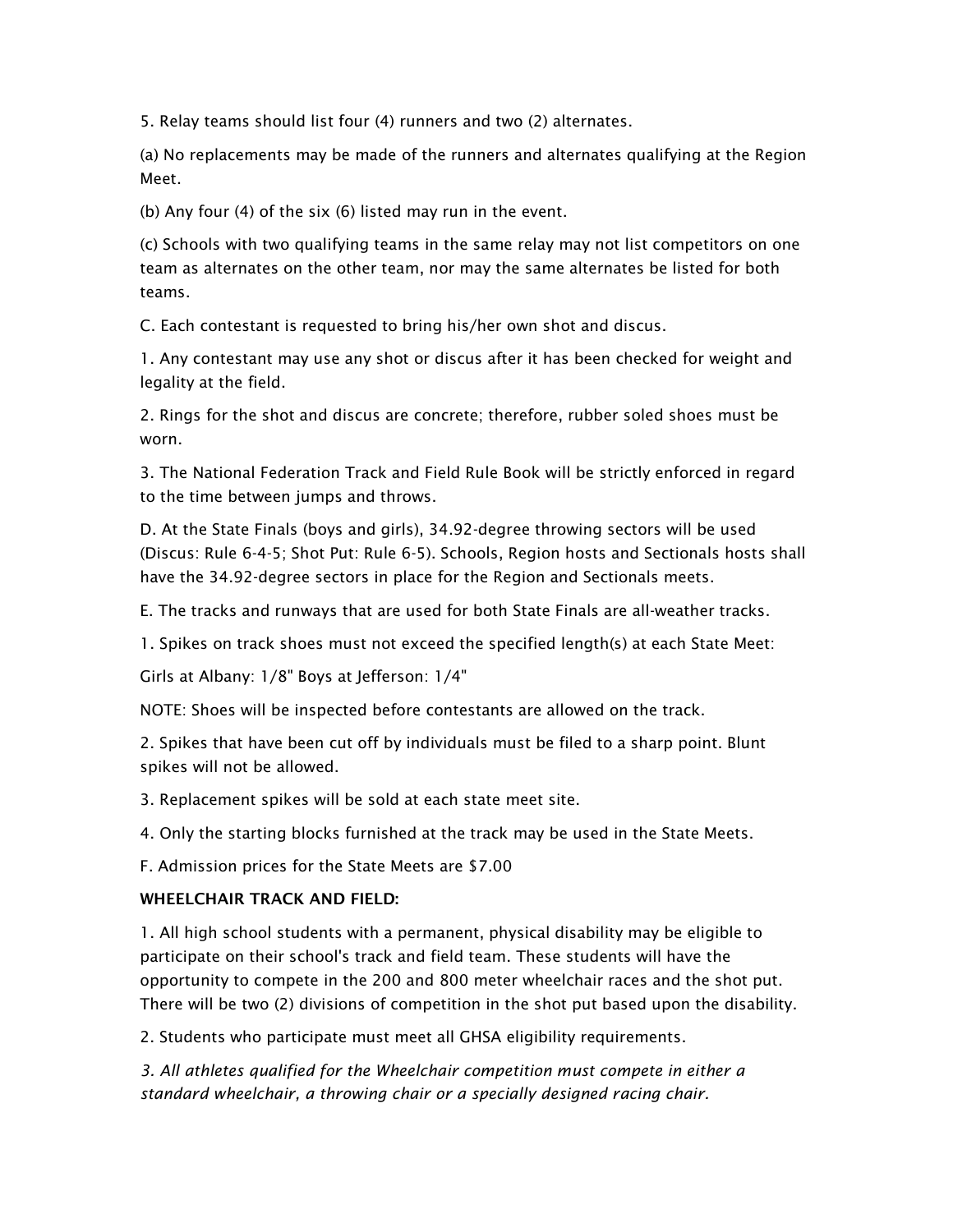*4. Students will be members of the school's track and field team and will compete at all the school's meets (regardless of the number of wheelchair competitors). The athletes must compete in their school's team uniform. The top eight (8) qualifiers over the entire track season in each event will advance to compete at the State Track Meet.* 

*5. Wheelchair racers must use a racing wheelchair, gloves and a bicycle helmet that meets ANSI standards.* 

*6. In the shot put, boys Class 1 will use an 8.81lb./4.0 kg. shot while boys Class 2 will use a 6 lb. shot. Girls in Classes 1 and 2 will use a 6 lb. shot.* 

*7. Coaches must complete a required training course conducted by AAASP.* 

*8. All times and distances are to be reported to resultsga@aaasp.org* 

*9. For more information, contact AAASP at 404-294-0070 or see the AAASP web site www.adaptedsports.org.* 

## **GIRLS STATE MEET - ALL CLASSES**

#### **Albany, Georgia - May 3, 4, 5, 2012**

#### **INFORMATION:**

*1. Notice to all Track coaches:* 

*(a) Contestants and coaches will enter and exit through the Pass Gate located at the West end of the stadium.* 

*(b) Coaches should pick up their information packets at the Information Booth located near the Pass Gate. NOTE: Coaches* **must** *show their GHSA Coaches Pass in order to receive their information packet.* 

*(c) An area will be designated for bus parking.* 

*(d) Dressing areas are available at the site.* 

*(e) If needed, a security room will be made available to store valuables in a team bag with the school's name visible.* 

*(f) Schools must comply with all GHSA/NFHS rules regarding the uniforms of all competitors.* 

*(g) All teams are requested to bring a school banner or poster to display during the Opening Ceremonies in the "Parade of Athletes." All contestants are invited and encouraged to participate in the parade.* 

*2. For all events, the schedule and order of events listed in this section will be used.* 

*(a) In any running event in which qualifying heats are scheduled and there are eight or fewer entries, qualifying will be eliminated and all entries will qualify for the finals.*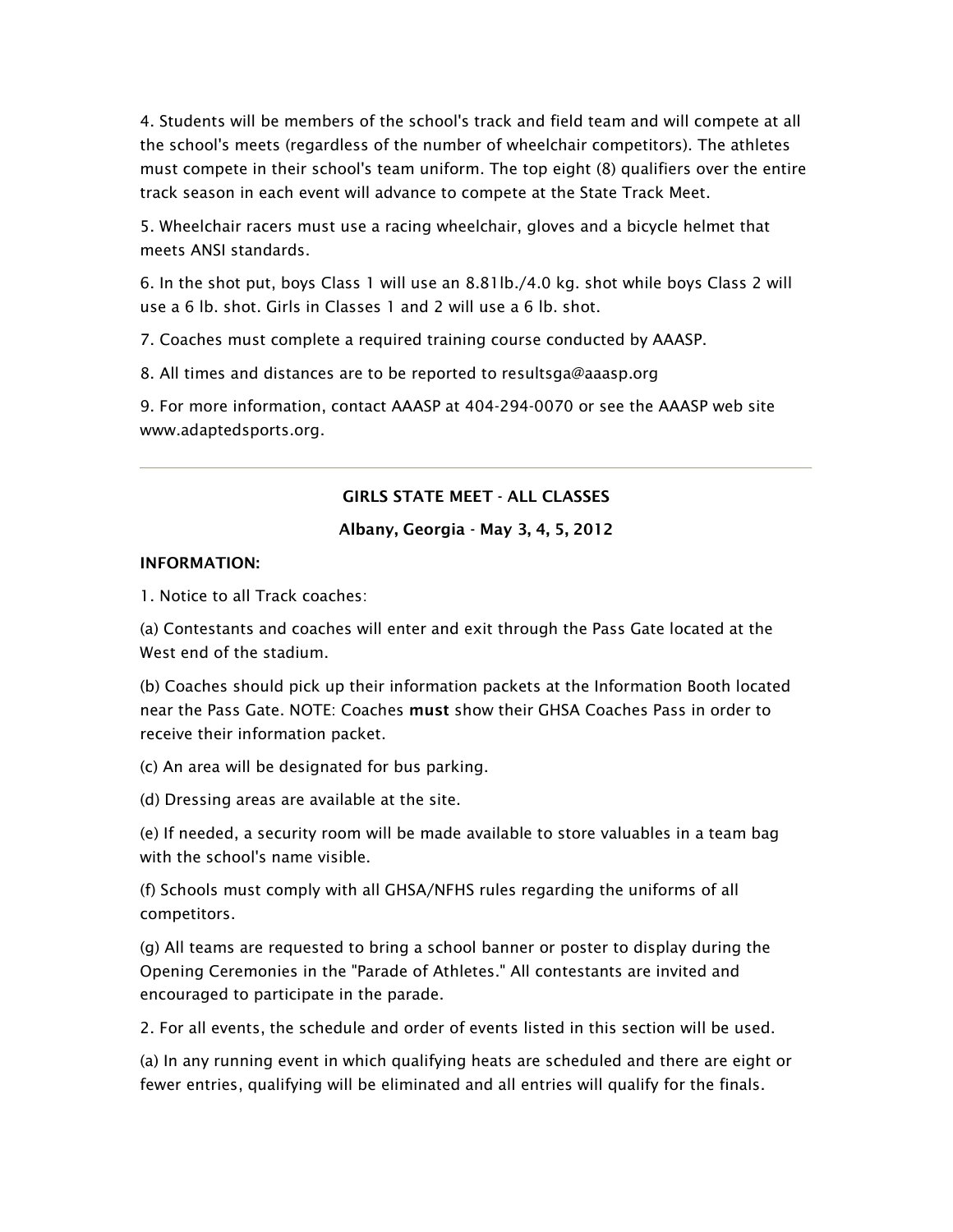*(b) If any change in schedule becomes necessary due to weather conditions, the GHSA regulations will be followed.* 

*(c) Times posted for events are approximate and relative to factors influencing the conduct of the meet. Coaches* **must** *plan accordingly in order to avoid conflicts.* 

*3. Medals will be awarded for first and second places in each event, and trophies will be awarded to the schools that finish first and second in each classification.* 

*4. EMS personnel will be available at the stadium to transport injured athletes if necessary.* 

## **SCHEDULE:**

## **SESSION I - Thursday, May 3**

*Qualifying Heats for Running Events - A, AA, AAA Classifications* 

*Finals for 1600 Meter Run - AAAA and AAAAA Classifications* 

*Finals for 3200 Meter Run - A, AA and AAA Classifications* 

*The order of running in each event will be: A, AA, AAA* 

*4:00 pm 400 Meter Relays* 

*4:30 pm 400 Meter Dash* 

*5:00 pm 100 Meter Dash* 

*5:30 pm 100 Meter Intermediate Hurdles* 

*6:05 pm 800 Meter Run* 

*6:40 pm 200 Meter Dash* 

*7:10 pm 300 Meter Low Hurdles* 

*7:30 pm 1600 Meter Run Finals (Class AAAA, AAAAA)* 

*7:50 pm 3200 Meter Run Finals (Class A, AA, AAA)* 

*8:35 pm 1600 Meter Relay* 

## **SESSION II - Friday, May 4**

*Qualifying and Finals for all Field Events - All Classifications* 

*9:00 am Shot Put AAAAA, Triple Jump A, Long Jump AAA, Discus AAA, Pole Vault A* 

*10:30 am Shot Put AAAA, Triple Jump AA, Long Jump AAAA, Discus AA, High Jump - Pit 1 - AAA, Pit 2 - A,* 

*Pole Vault AA* 

*12:00 pm Shot Put AA, Triple Jump AAAA, Long Jump AA, Discus AAAA, High Jump-Pit 1 - AAAAA, Pit 2 - AA,*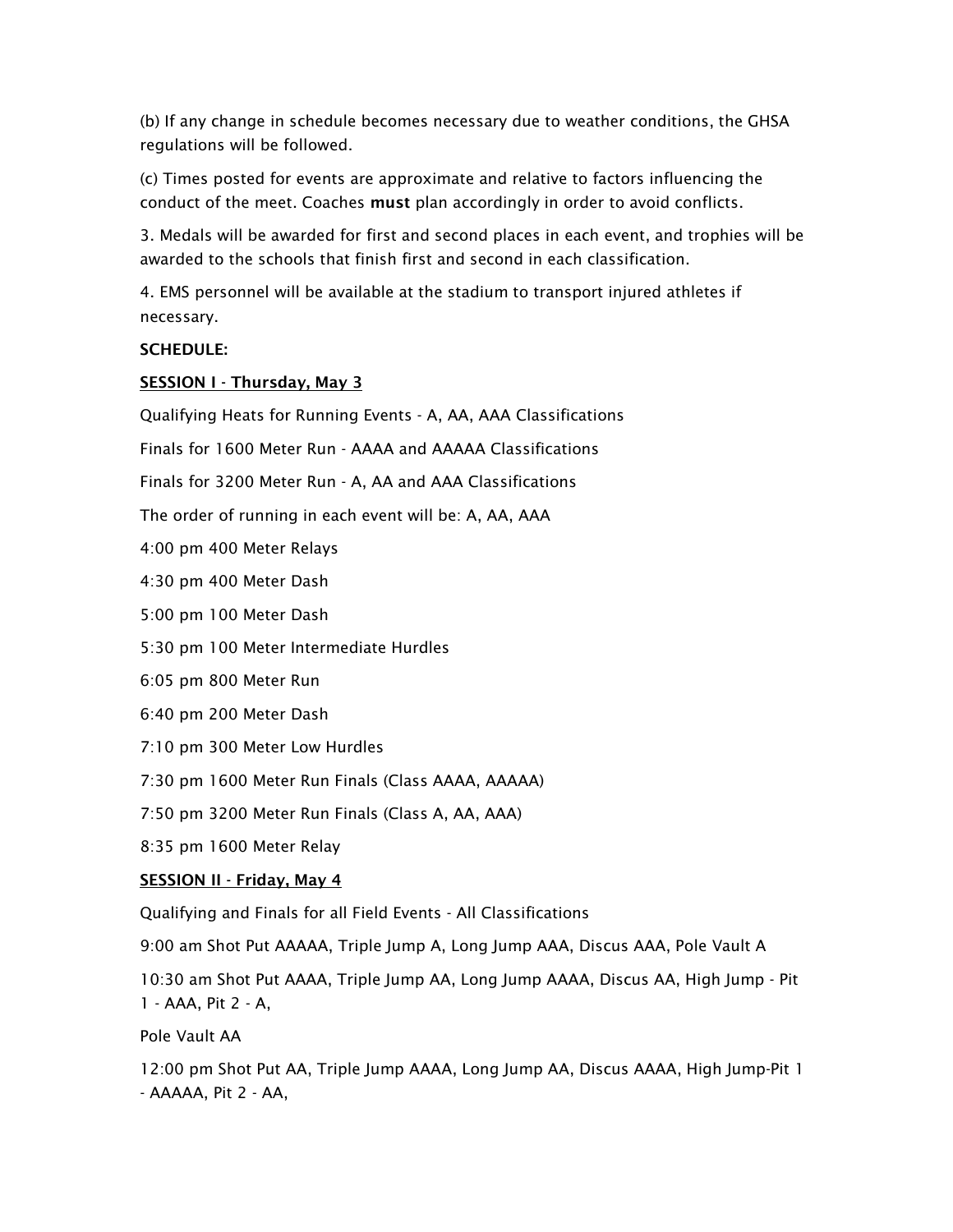*Pole Vault AAA* 

*1:30 pm Shot Put AAA, Triple Jump AAAAA, Long Jump A, Discus A, High Jump-Pit 1 - AAAA,* 

*Pole Vault AAAA* 

*3:30 pm Shot Put A, Triple Jump AAA, Long Jump AAAAA, Discus AAAAA, Pole Vault AAAAA* 

*5:00 pm Wheelchair Shot Put* 

*Mandatory Pole Vault starting height: A, AA - 7'6" AAA, AAAA, AAAAA - 8'0"* 

*Mandatory High Jump starting height: A, AA - 4'6" AAA, AAAA, AAAAA - 4'8"* 

## **SESSION III - Friday, May 4**

*Qualifying Heats for Running Events - AAAA and AAAAA Classifications* 

*Finals for 1600 Meter Run - A, AA and AAA Classifications* 

*Finals for 3200 Meter Run - AAAA and AAAAA Classifications* 

*The order of running in each event will be: AAAA and AAAAA* 

*5:30 pm 400 Meter Relays* 

*5:50 pm 400 Meter Dash* 

*6:10 pm 100 Meter Dash* 

*6:20 pm 100 Meter Intermediate Hurdles* 

*6:40 pm 800 Meter Run* 

- *7:00 pm 200 Meter Dash*
- *7:20 pm 300 Meter Low Hurdles*

*7:45 pm 1600 Meter Run Finals (Class A, AA and AAA)* 

*8:15 pm 3200 Meter Run Finals (Class AAAA and AAAAA)* 

*8:45 pm 1600 Meter Relay* 

## **SESSION IV (Finals) - Saturday, May 5**

*The order of running in each event will be: A, AA, AAA, AAAA, AAAAA* 

*12:15 pm Opening Ceremonies* 

*1:00 pm 400 Meter Relay* 

*1:25 pm 400 Meter Dash* 

*1:45 pm 100 Meter Dash* 

*2:10 pm 100 Meter Intermediate Hurdles*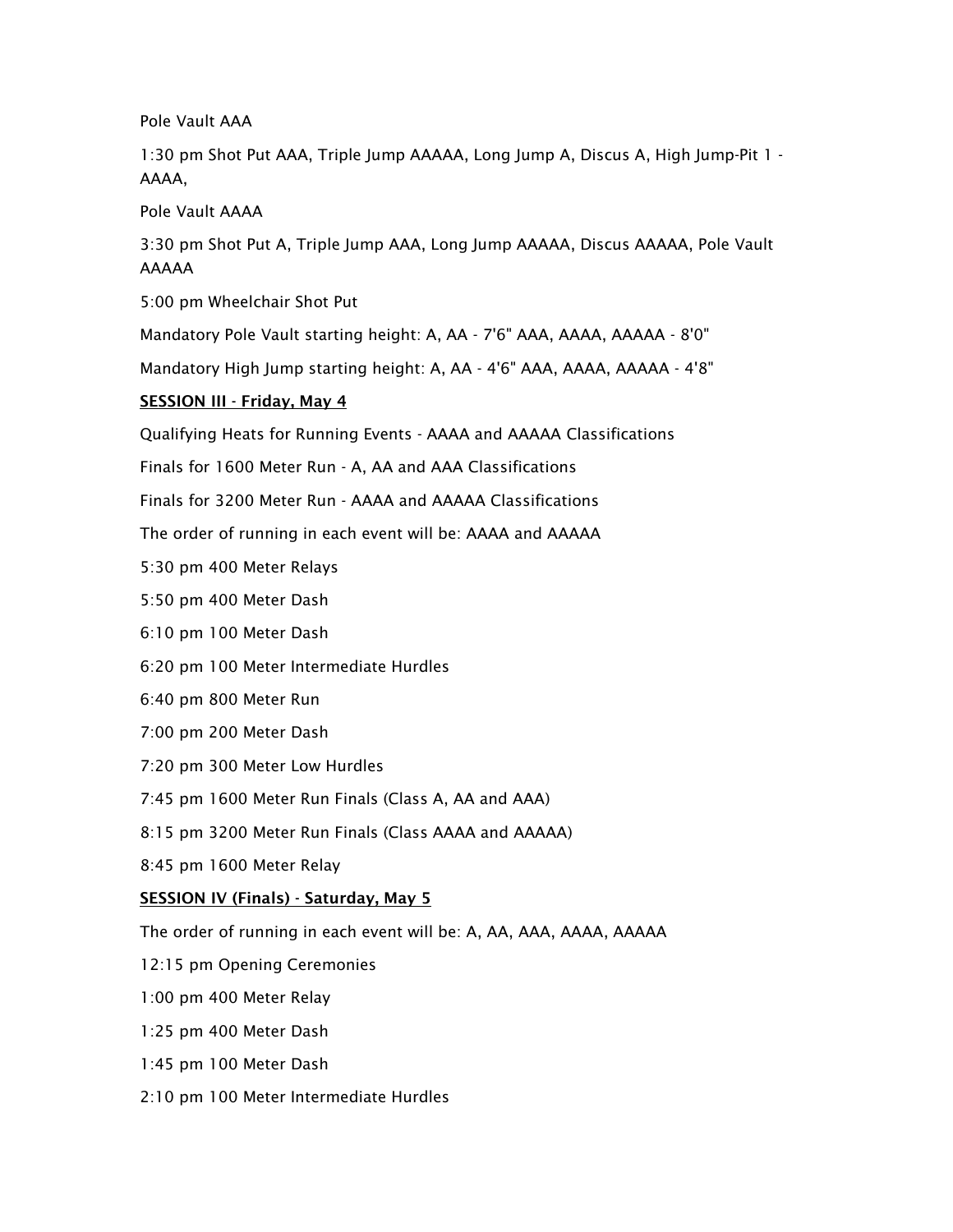*2:35 pm Wheelchair 800 Meter Race 2:45 pm 800 Meter Run 3:05 pm 200 Meter Dash 3:30 pm Wheelchair 200 Meter Race 3:40 pm 300 Meter Low Hurdles 4:10 pm 1600 Meter Relay 5:00 pm Presentation of Trophies* 

## **BOYS STATE MEET - ALL CLASSES**

## **Jefferson, Georgia - May 10, 11, 12, 2012**

#### **INFORMATION:**

*1. Coaches should pick up their information packets and programs at the Information Desk which is located at the back of the Press Box after 9:00 a.m. on May 10, 2012.* 

*2. For all events, the schedule and order of events as given in this section will be used. Times posted for events are approximate and relative to factors influencing the conduct of the meet. Coaches* **must** *plan accordingly in order to avoid conflicts.* 

*3. Field events for all classifications will be completed at the first session. Contestants should allow ample time to have their shots and discus weighed at the field.* 

## **SCHEDULE:**

**SESSION I - Thursday, May 10** *- All Field Events and 1600 Meter Run Finals* 

*12:00 noon Pole Vault (AAAAA) - Red Pit Pole Vault (AAAA) - Blue Pit High Jump (AAA) - Red Pit High Jump (AA) - Blue Pit Shot Put (AAAAA) - Red Circle Shot Put (AAAA) - Blue Circle Discus (AAA) - Red Circle Discus (AA) - Blue Circle Long Jump (AA) - Pit #2 (middle) Long Jump (A) - Pit #3 (blue) Triple Jump (AAA) - Pit #1 (inside)*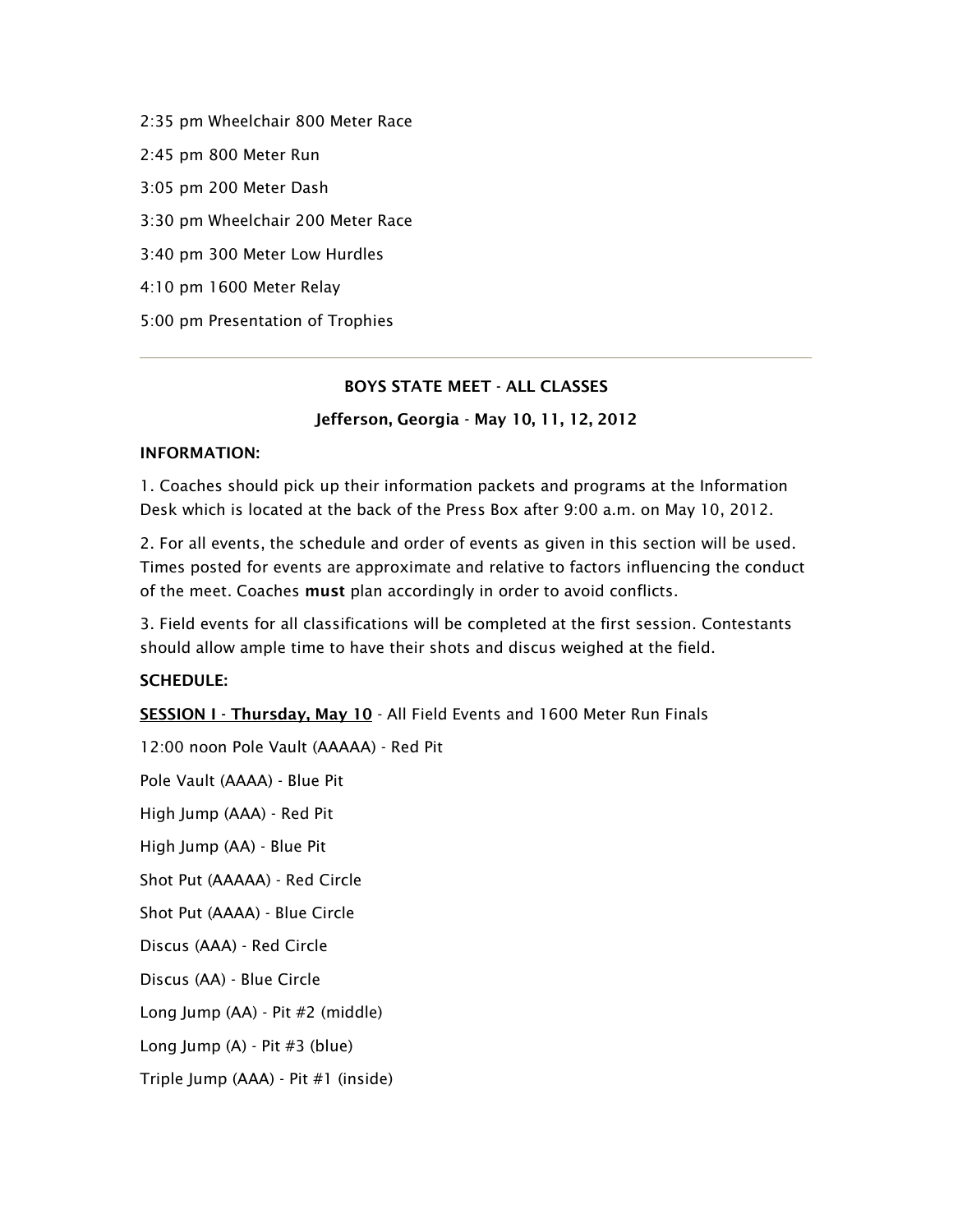*2:00 pm Shot Put (AAA) - Red Circle* 

*Shot Put (AA) - Blue Circle* 

*Discus (AAAAA) - Red Circle* 

*Discus (A) - Blue Circle* 

*Long Jump (AAAA) - Pit #3 (blue)* 

*Triple Jump (AAAAA) - Pit #1 (inside)* 

*Triple Jump (A) - Pit #2 (middle)* 

*2:30 pm Pole Vault (AA) - Blue Pit* 

*Pole Vault (A) - Red Pit* 

*High Jump (AAAAA) - Red Pit* 

*High Jump (AAAA) - Blue Pit* 

*4:00 pm Shot Put (A) - Red Circle* 

*Discus (AAAA) - Blue Circle* 

*Long Jump (AAA) - Pit #3 (blue)* 

*Triple Jump (AA) - Pit #1 (inside)* 

*Triple Jump (AAAA) - Pit #2 (middle)* 

*Shot Put Wheelchair- Blue Circle* 

*5:00 pm Pole Vault (AAA) - Red Pit* 

*High Jump (A) - Red Pit* 

*6:00 pm Long Jump (AAAAA) - Pit #3 (blue)* 

*7:30 pm 1600 Meter Run FINALS - All Classes -* 

*Running Order: A, AA, AAA, AAAA, AAAAA* 

## **SESSION II - Friday, May 11**

*Qualifying Heats for Running Events - All Classifications* 

*The order of running in each event will be: A, AA, AAA, AAAA, AAAAA* 

*12:00 noon 400 Meter Relay* 

*12:55 pm 400 Meter Dash* 

*1:45 pm 100 Meter Dash* 

*2:35 pm 110 Meter High Hurdles* 

*3:25 pm 800 Meter Run*